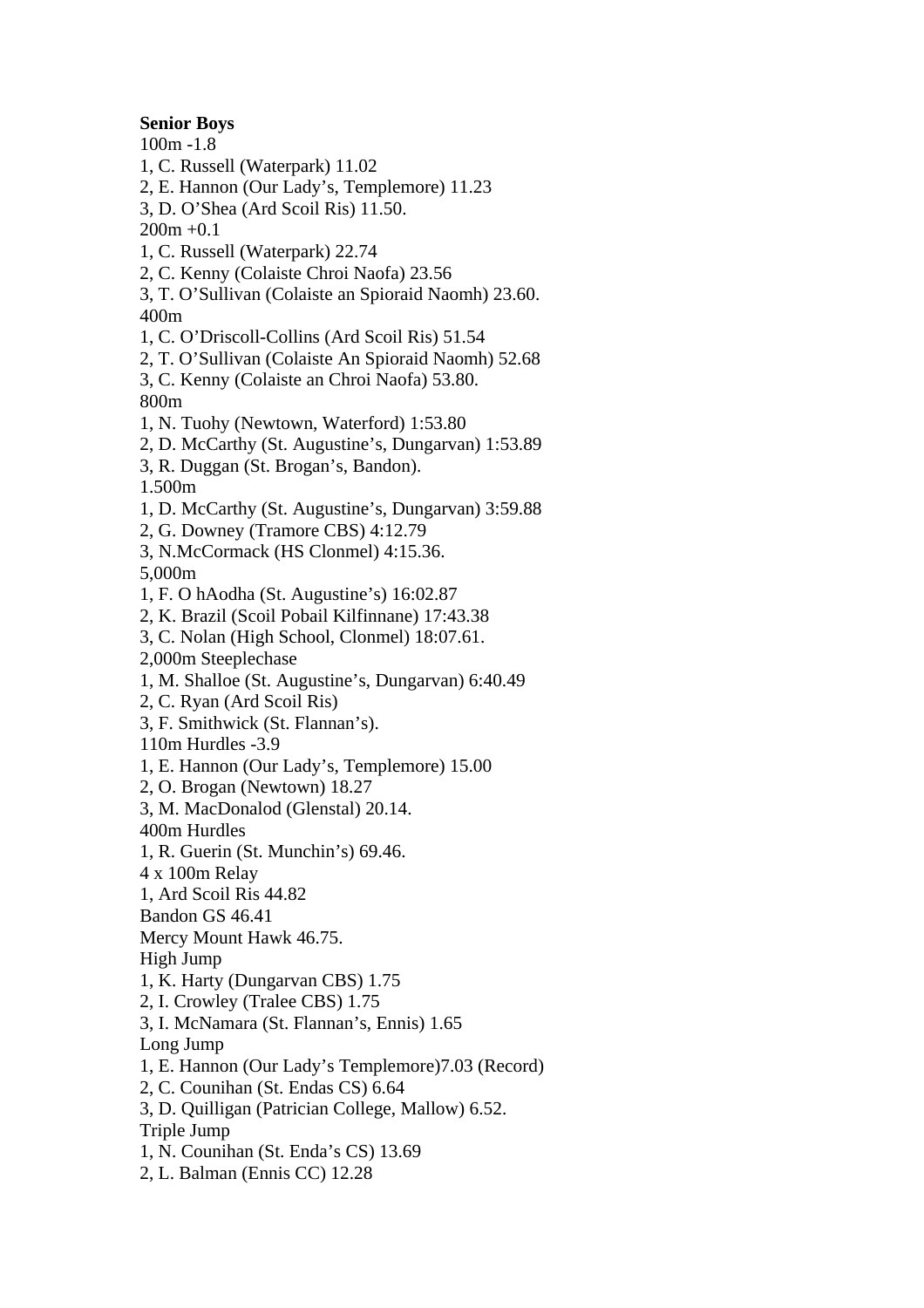3, K. Harty (CBS Dungarvan) 11,81. Pole Vault 1, D. Dunford (St. Augustine's) 2.90 2, C. Looby (St. Augustine's) 2.60 3, R. Kelly (PS Youghal) 1.60. Shot 1, D. Clifford (Intermediate School Killorglin)12.74 2, D. Shine (Colaiste Choilm, Ballincollig) 11.43 3, E. Murphy (PBC, Cork) 11.21. **Discus** 1, P. Hazler (Bishopstown CS) 47.15 2, D. Clifford (Intermediate School, Killorglin) 40.75 3, P. Murphy (Presentation, Milltown) 35.25. Javelin 1, P. Burns (Bandon GS) 47.40 2, D. Shine (Colaiste Choilm, Ballincollig) 45.88 3, L. Balman (Ennis CC) 42.32. Hammer 1, P. Hazler (Bishopstown CS) 52.74 2, D. Clifford (Intermediate School, Killorglin) 44.12 3, S. Tlili (St. Munchin's) 20.11.

### **Intermediate Boys**

 $100m + 0.5$ 1, B. McGilton (Mount Hawk) 11.49 2, Conall O'Callaghan (St. Brendan's) 11.64 3, B. Ryan (De La Salle, Waterford) 11.69.  $200m +0.1$ 1, F. Hannon (Colaiste Phobail, Roscrea) 23.44 2, B. McGilton (Mount Hawk) 23.74 3, C. Murnane (CBC) 24.02. 400m 1, C. Owens (Glanmire CC) 50.33 2, B. Ryan (De La Salle, Waterford) 51.40 3, M. Fitzgerald (St. Flannan's) 52.91. 800m 1, K. Maher (Nenagh CBS) 2:01.58 2, M. O'Sullivan (McEgan College) 2:06.29 3, J. Maher (Our Lady's, Templemore) 2:13.85. 1,500m 1, K. Maher (Nenagh CBS) 4:21.03 2, L. Markham (St. Flannan's) 4:21.17 3, D. Tobin (Thurles CBS) 4:26.77. Mile for Boys Under-16 1, M. O'Sullivan (McEgan College) 4:53.47 2, D. McCarthy (St. Augustine's) 4:57.71 3, B. Murray (Douglas CS) 4:58.68. 3,000m 1, R. Creech (Glanmire CC) 9:02.22 2, D. Tobin (Thurles CBS) 9:04.94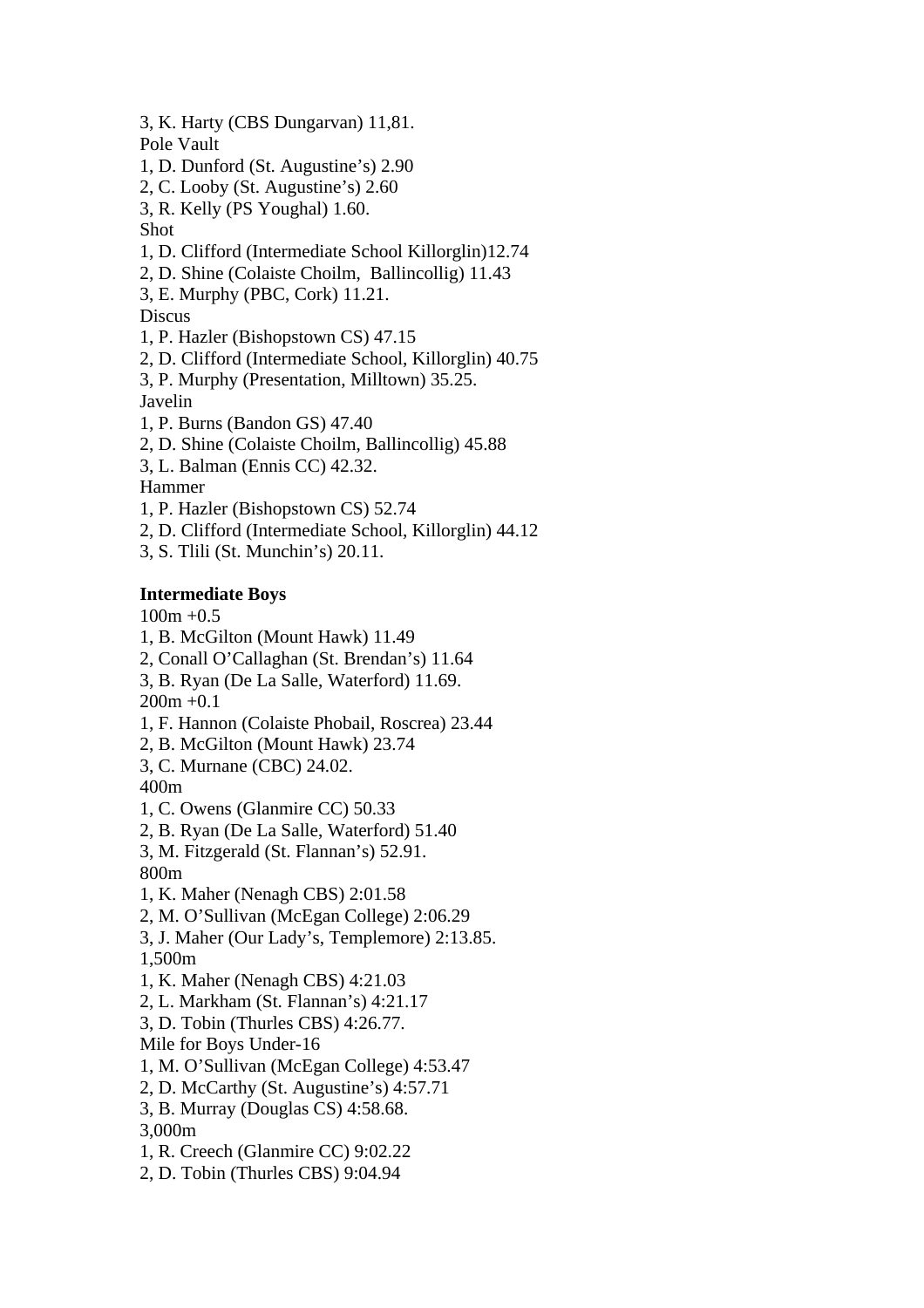3, L. Harty (Out Lady's, Templemore) 9:09.75. 1,500m Steeplechase 1, S. Lewis (Glenstal) 5:01.83 2, J. Keane (St. Ita's, Abbeyfeale) 5:08.20 3, D. O'Keeffe (Douglas CS) 5:16.98. 100m Hurdles -0.2 1, F. Hannon (Colaiste Phobail Roscrea) 14.29 2, C. Murnane (CBC) 14.34 3, G. Kennedy (De La Salle, Waterford) 14.69. 400m Hurdles 1, A. Corcoran (DLS, Waterford) 2, P. Maher (Davis College, Mallow) 3, G. Kennedy (DLS, Waterford). 2k Walk 1, N. Prindibhil (CBS Daingean Ui Chuis) 2, S. O'Loughlin (Rice College, Ennis) 3, A. Akehurst (St. Augustine's, Dungarvan). 4 x 100m Relay 1, De La Salle, Waterford, 46.20 2, Tarbert Comprehensive 47.66 3, Glenstal 48.64. High Jump 1, M. Healy (Pobal Scoil na Trionoide) 1.75 2, A. Kearney (Tralee CBS) 1.70 3, A. Heffernan (Newtown) 1.65. Long Jump 1, T. Harrington (Kinsale CS) 6.37 2, N. Jege (St. Caimin's, Shannon) 6.23 3, D. Roberts (CBS Carrick-on-Suir) 5.79. Triple Jump 1, T. Harrington (Kinsale CS) 12.81 2, M. Hale (Pobail Scoil na Trionoide, Youghal) 12.10 3, C. O'Connor (Glenstal) 11.38. Pole Vault 1, T. Howe (St. Augustine's) 3.40 2, P. Palmer (St. Augustine's) 3.40 3, M. Dunne (St. Augustine's) 2.90. Shot 1, D. Kennedy (Abbey CC, Waterford) 12.76 2, D. O'Riordan (Midleton College) 10.72 3, P. Mullen (Glenstal) 10.59. **Discus** 1, D. Kennedy (Abbey CC, Waterford) 40.93 2, D. O'Riordan (Midleton College) 33.95 3, S. MacLaimh (CBS Dingle) 30.99. Javelin 1, A. Katayev (St. Clements) 42.43 2, K. Smith (Comeragh CC) 41.69 3, T. Doyle (Rockwell College) 41.65. Hammer 1, S. MacLaimh (Dingle CBS) 43.98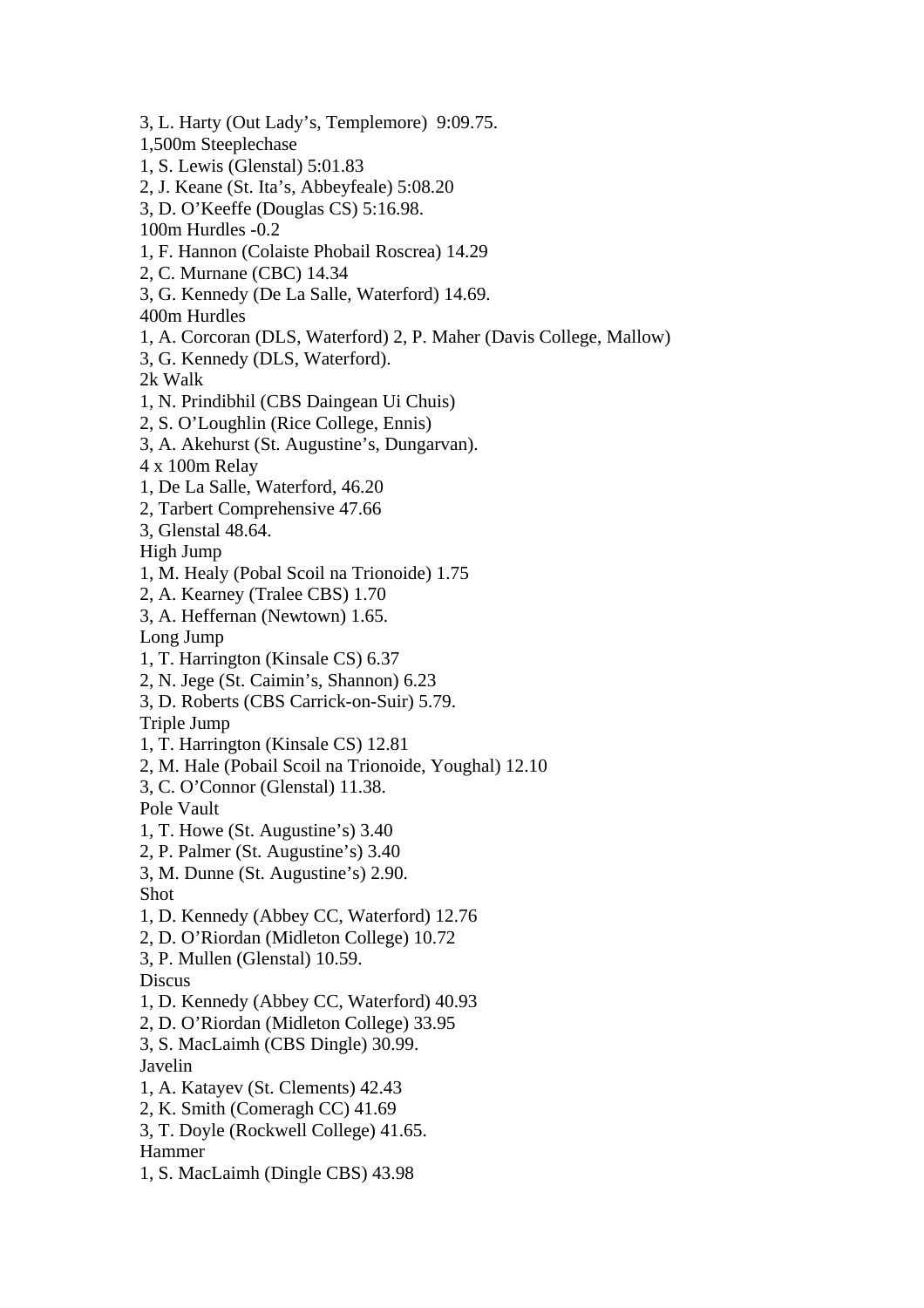2, D. O'Riordan (Midleton College) 43.71

3, E. O'Sullivan-Glynn (St. Munchin's) 27.62.

### **Junior Boys**

100m -1.3 1, C. Kennington (Newtown) 12.09 2, F. Walsh (Pallaskenry) 12.12 3, B. Ansell (St. Augustine's, Dungarvan) 12.34. 200m +1.0 1, F. Walsh (Pallaskenry) 25.01 2, C. Kennington (Newtown) 25.83 3, D. O'Connor (Mount Hawk) 26.06. 800m 1, S. Quinn (De La Salle, Waterford) 2:03.41 2, G. Cantwell (Comeragh CC) 2:13.85 3, G. Browne (St. Flannan's) 2:14.37. 1,500m 1, S. Quinn (De La Salle, Waterford) 4:11.06 (Record) 2, D. Cronin (Colaiste an Phiarsaigh, Glanmire) 4:32.68 3, P. Coleman (Beara CS) 4:34.84. 80m Hurdles 1, S. O'Shaughnessy (Hamilton HS, Bandon) 12.98 2, T. Barr (De La Salle, Waterford) 13.14 3, P. Curtis (St. Munchin's) 13.39. Walk 1, E. O Muircheartaigh (CBS Dingle) 2, J. Conway (St. Augustine's, Dungarvan) 3, R. O'Neill (Douglas CS). 4x 100m Relay 1, St. Munchin's 51.57 2, St. Augustine's 53.06 3, Douglas CS 53.95. High Jump 1, D. O'Connell (Scoil Muire and Ide) 1.60 2, D. O'Connor (Mount Hawk) 1.55 3, S. O'Dwyer (CBS Carrick-on-Suir) 1.55. Long Jump 1, G. Browne (S. Flannan's) 5.47 2, S. Prunt (Scoil Ruane) 5.40 3, S. O. Shaughnessy (Mamilton High School, Bandon) 5.23. Triple Jump 1, T. Barr (De La Salle, Waterford) 10.21 2, N. McCarthy (Kinsale CS) 9.76 3, S. Dolan (Mount Hawk) 9.61. Pole Vault 1, J. Young (St. Augustine's) 2.20 2, L. Houlihan (St. Augustine's) 2.20 3, J. Conway (St. Augustine's) 2.20. Shot 1, T. Finucane (St. Ita's, Abbeyfeale) 11.00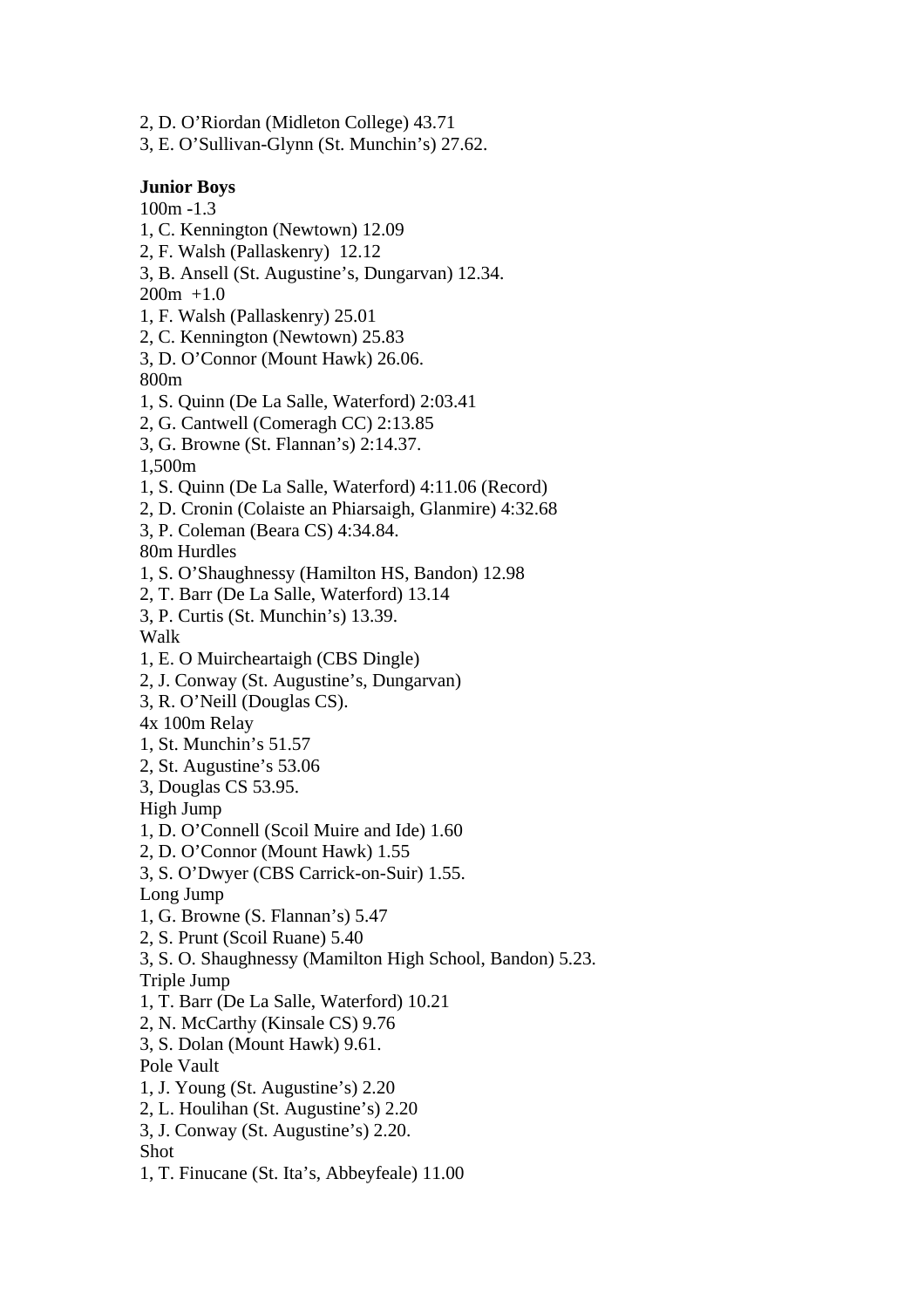2, D. Hickey (Carrigaline CS) 10.92

 3, P. McSweeney (Hamilton High School, Bandon) 10.66. **Discus** 

1, O. Walters (Bandon GS) 37.98

2, D. Hayes (Presentation Milltown) 37.27

3, A. Touhy (St. Munchin's) 32.15.

Javelin

1, J. Oosthuisen (High School, Clonmel) 38.79

2, D. Hickey (Carrigaline CS) 32.74

3, J. O'Sullivan (Mount St. Michael's, Rosscarbery) 30.08.

Hammer

1, D. Hayes (Presentation, Milltown) 36.80

2, A. Tuohy (St. Munchin's) 36,32

3, M. Leahy (Midleton CBS) 24.70.

# **Minor Boys**

100m -1.2

1, S. Dinan (PBC Cork) 12.83

2, M. Godley (Mount Hawk) 12.95

3, A. Curran (St. Declan's, Waterford) 13.11.

800m

1, D. Cronin (Colaiste an Phiarsaigh, Glanmire) 2:10.8

2, S. Fitzpatrick (St. Mary's, Newport) 2:13.8

3, D. Kenny (Solaiste Chroi Naofa) 2:20.5.

Long Jump

1, M. Godley (Mount Hawk) 5.29

2, C. Kennedy (Mount Hawk) 4.91

3, J. Mullins (High School Clonmel) 4.67.

Shot

1, J. Mullins (High School, Clonmel) 11.59

2, S. Mangan (St. Clement's) 10.63

3, S. Cronin (Colaiste Choilm, Ballincollig) 10.12.

4 x 100m Relay

1, Glenstal 52.28

2, St. Munchins 54.78

3, St. Augustine's 55.55.

## **Senior Girls**

100m -0.7

1, K. Proper (St. Paul's, Waterford) 12.59 2, H. Murphy (Ursuline, Waterford) 12.72

3, L. McArdle (St. Angela's, cork) 12.74.

200m

1, K. Proper (St. Paul's, Waterford) 26.37

2, L. McArdle (St. Angela's, Cork) 26.51

3, C. O'Shea (Scoil Mhuire, Kanturk) 27.41. 400m

1, M. O'Connor (Ursuline, Waterford) 58.52

2, M. Deevy (Mercy, Waterford) 58.67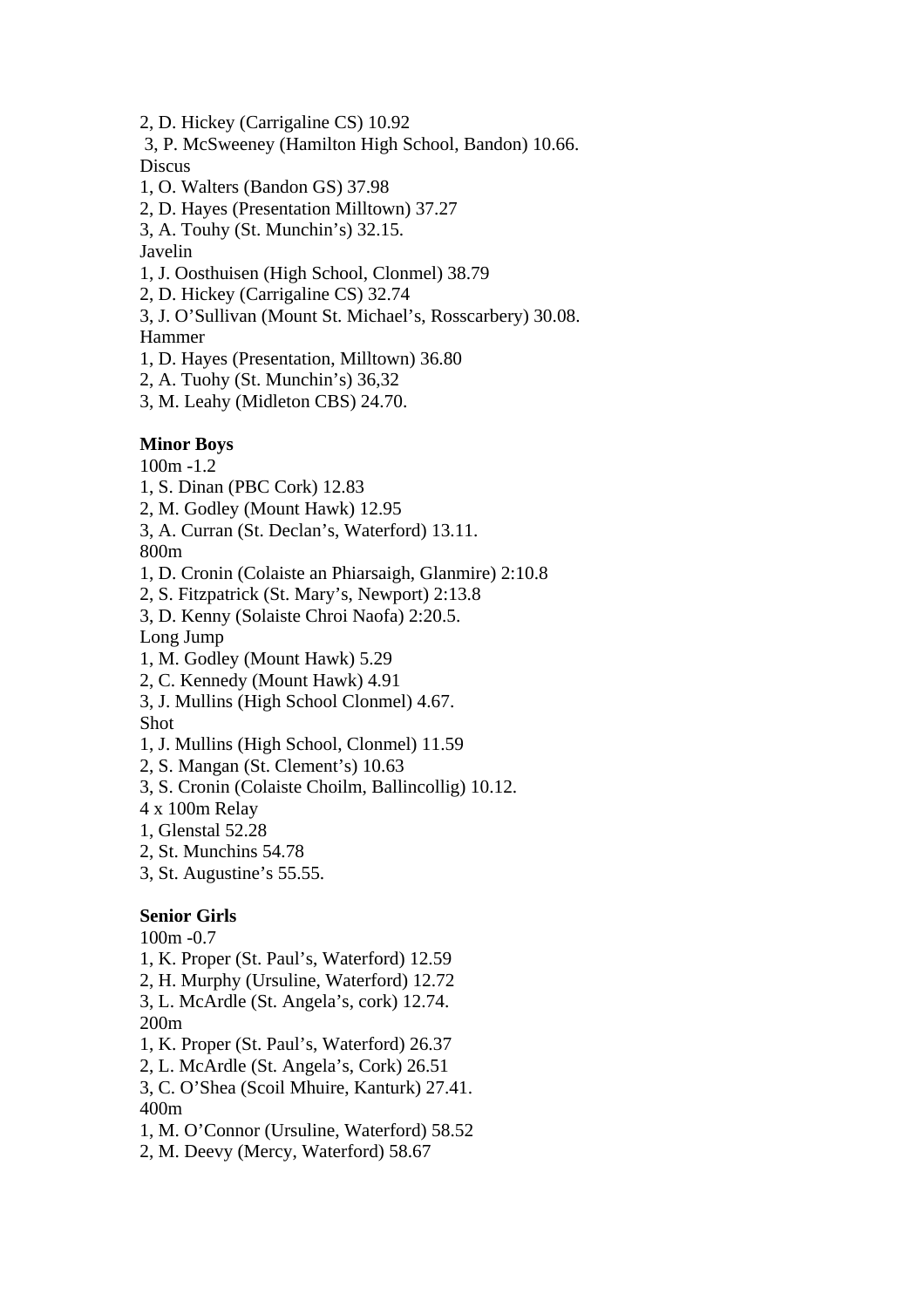3, E. O'Connell (St. Angela's, Cork) 60.83. 800m 1, M. O'Connor (Ursuline, Waterford) 2:22.14 2, H. Pyne (St. Flannan's) 2:47.01. 1,500m 1. C. Kelly (St. Ailbe's, Tipperary) 5:08.59 2, A. Carragher (St. Anne's, Killaloe) 5:14.17 3, N.McNamara (Crescent) 5:29.98. 3,000m 1, A. Carragher (St. Amnne's, Killaloe) 11:07.60 2, C. Kelly (St. Ailbe's, Tipperary) 11:16.15 3, N. O'Regan (P.S. Na Trionaide, Youghal)12:13.17. 100m Hurdles -0.8 1, K. Sheehan (Ursuline, Waterford) 17.36 2, E. Brick (Mount Hawk) 19.87. 400m Hurdles 1, J. Barr (Ursuline, Waterford) 61.65 2, K. Sheehan (Ursuline, Waterford) 62.81 3, E. Brick (Mercy, Mount Hawk) 73.69. 3K Walk 1, Sorcha Prenderville (Tarbert Comprehensive) 2, Sinead Prenderville (Tarbert Comprehensive) 3, C. Casey (Mercy, Mount Hawk). 4 x 100m Relay 1, Ursuline Waterford 52.44 2, Mercy Mount Hawk 53.63. High Jump 1, M. Halpin (Tarbert CS) 1.35 2, C. Flanagan (Pobal Scoil na Trionoide) 1.25 3, S. Lynch (Mount Hawk) 1.20. Long Jump 1, K. Proper (St. Paul's CC, Waterford) 6.00 (Equals Record) 2, S. Donnelly (Ursuline, Waterford) 5.23 3, I. Morrison (Pobal Scoil na Trionoide, Youghal) 5.13. Triple Jump 1, J. Barr (Ursuline, Waterford) 10.57 2, S. Donnelly (Ursuline, Waterford) 9.95 3, H. Murphy (Ursuline, Waterford) 9.86. Pole Vault 1, S. Ryan (PS Youghal) 2.60 2, E. Dunne (St. Augustine's) 2.40 3, A. Fennell (St. Augustine's) 2.40. Shot 1, K. O'Shea (Presentation, Milltown)11.23 2, M. Fitzgerald (St. Aloysius, Carrigtwohill) 10.63 3,S. Bradfield (B andon GS) 9.52. **Discus** 1, S. Bradfield (Bandon GS) 35.48 2, K. O'Connor (St. Joseph's, Abbeyfeale) 29.64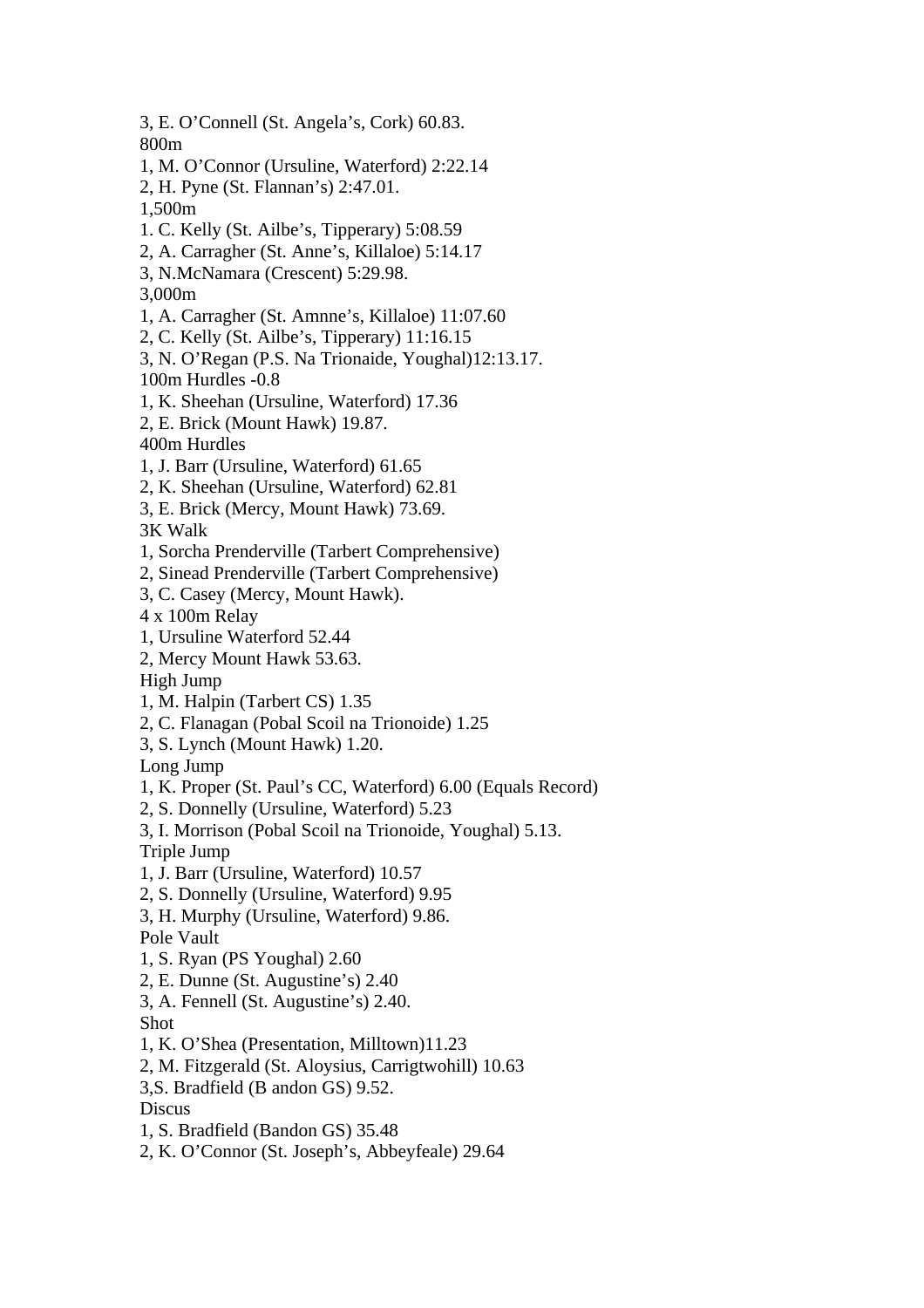3, E. Ashe (Ard Scoil na nDeise, Dungarvan) 28.52. Javelin

1, C. Flanagan (Pobal Scoil na Trionoide) 28.02

2, S. Ryan (Pobal Scoil na Trionoide) 24.13

3, M. Halpin (Tarbert CS) 18.38.

Hammer

1, K. O'Shea (Presentation, Milltown) 40.70

2, L. Cronin (Colaiste Choilm, Ballincollig) 38.40

3, M. McCarthy (Coachford College) 35.71.

## **Intermediate Girls**

100m -1.2

1, N. Whelan (Presentation, Waterford) 12.41

2, E. Fitzpatrick (Boherbue CS) 12.72

3, C. Morrissey (St. Declan's) 12.90.

 $200m + 1.0$ 

1, N. Whelan (Presentation, Waterford) 25.48

2, E. Fitzpatrick (Boherbue CS) 26.06

3, K. Humphries (St. Angela's, Cork) 26.19. 300m

1, N. Whelan (Presentation, Waterford) 41.91

2, C. Ryan (St. Mary's, Nenagh) 43.05

3, L. Woods (Colaiste Mhuire, Ennis) 43.91. 800m

1, F. O'Shea (St. Mary's, Charleville) 2:20.37

2, C. Ryan (St. Mary's, Nenagh) 2:21.30

3, N. Ryan (Abbey CC) 2:25.70

1,500m

1, C. Cronin (Abbey CC) 4:51.91

2, L. McCarthy (St. Augustine's) 4:55.21

3, K. Walsh (Ursuline, Waterford).

Mile for Girls Under-16

1, C. Hennessy (Colaiste Mhuire, ennis) 5:39.81

2, A.M. Hayes (Ursuline, Thurles) 5:44.06

3, S. Moloney (Ursuline Thurles) 5:47.82.

3,000m

1, E. Tangney (St. Brigid's, Killarney)

2, K. Madigan (Presentation, Milltown)

3, C. Hennessy (Colaiste Muire, Ennis).

80m Hurdles -0.7

1, O. Finn (Kinsale CS) 12.47

2, N. Power (Abbey CC) 12.47

3, H. Trehy (Cashel CS) 13.17.

300m Hurdles

1, C. Barrett (Pallaskenry) 48.83

2, G. Power (Presentation, Clonmel) 49.00

3, S. O'Dwyer (Scoil Mhuire, Carrick-on-Suir) 51.99.

2KmWalk

1, F. Dennehy (Mercy, Waterford)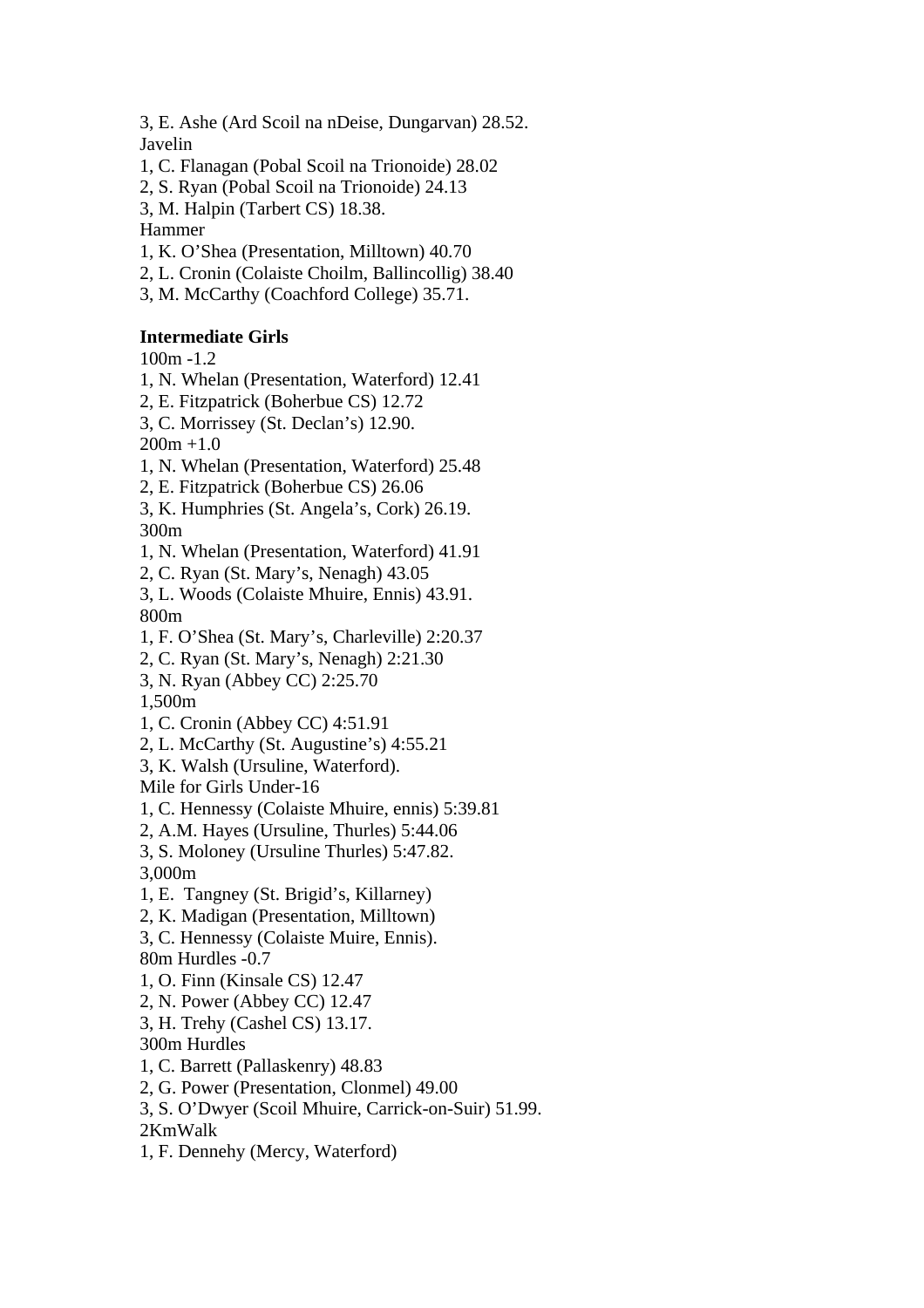2, J. Prenderville (Tarbert CS). 4 x 100m Relay 1, St. Declans 53.61 2, St. Aloysius Carrigtwohill, 54.17 3, Presentation Tralee 54.73. High Jump 1, O. Finn (Kinsale CS) 1.58 2, tie, L. O'Reilly (Presentation, Tralee) and R. Howard (Loreto, Fermoy) 1,55. Long Jump 1, N. Power (Abbey CC, Waterford) 5.32 2, O. Finn (Kinsale CS) 5.27 3, A. Barkley (Scoil Mhuire, Carrick-on-Suir) 5.20. Triple Jump 1, A. Bartley (Scoil Mhuire, Carrick-on-Suir)10.35 2, L. Kelly (Borrisokane CC) 10.26 3, E. Fitzpatrick (Boherbue CS) 9.71. Pole Vault 1, 1, N. Savage (PS Youghal) 2.30 2, R. Fennell (St. Augustine's) 2.20 3, N. Cummins (St. Augustine's) 2.00 Shot 1, C. Fitzgerald (Presentation, Tralee) 11.69 2, R. Howard (Loreto, Fermoy) 10.26 3, V. Mitchell (Presentation, Thurles) 9.73. **Discus** 1, C. Fitzgerald (Presentation, Tralee) 37.57 2, N. Mooney (St. Joseph's, Doon) 31.39 3, V. Mitchell (Presentation Thurles) 28.09. Javelin 1, C. Fitzgerald (Presentation, Tralee) 36.22 2, L. Njekwe (Colaiste Mhuire, Ennis) 27.11 3, V. Mitchell (Presentation, Thurles) 24.30. Hammer 1, M. Flynn (Presentation, Milltown) 36.23 2, M. Fitzgerald (St. Augustine's, Dungarvan) 33.12 3, S. Madden-Murphy (Borrisokane CC) 29.29. **Junior Girls**  $100m + 0.8$ 1, J. Healy (Colaiste na Torbhairte, Bandon) 12.43 2, S. Lavin (Castletroy College) 12.44 3, R. Corbett (St. Aloysius, Carrigtwohill)12.99.  $200m + 1.0$ 1, S. Lavin (Castletroy College) 25.44 2, J. Healy (Colaise na Toirbhirte, Bandon) 26.25 3, C. Fahy (Nenagh VS) 26.91.

800m

1, H. Flynn (St. Patrick's, Shannon) 2:24.92

2, M. Fitzgerald (Colaiste na Sceilge) 2:27.65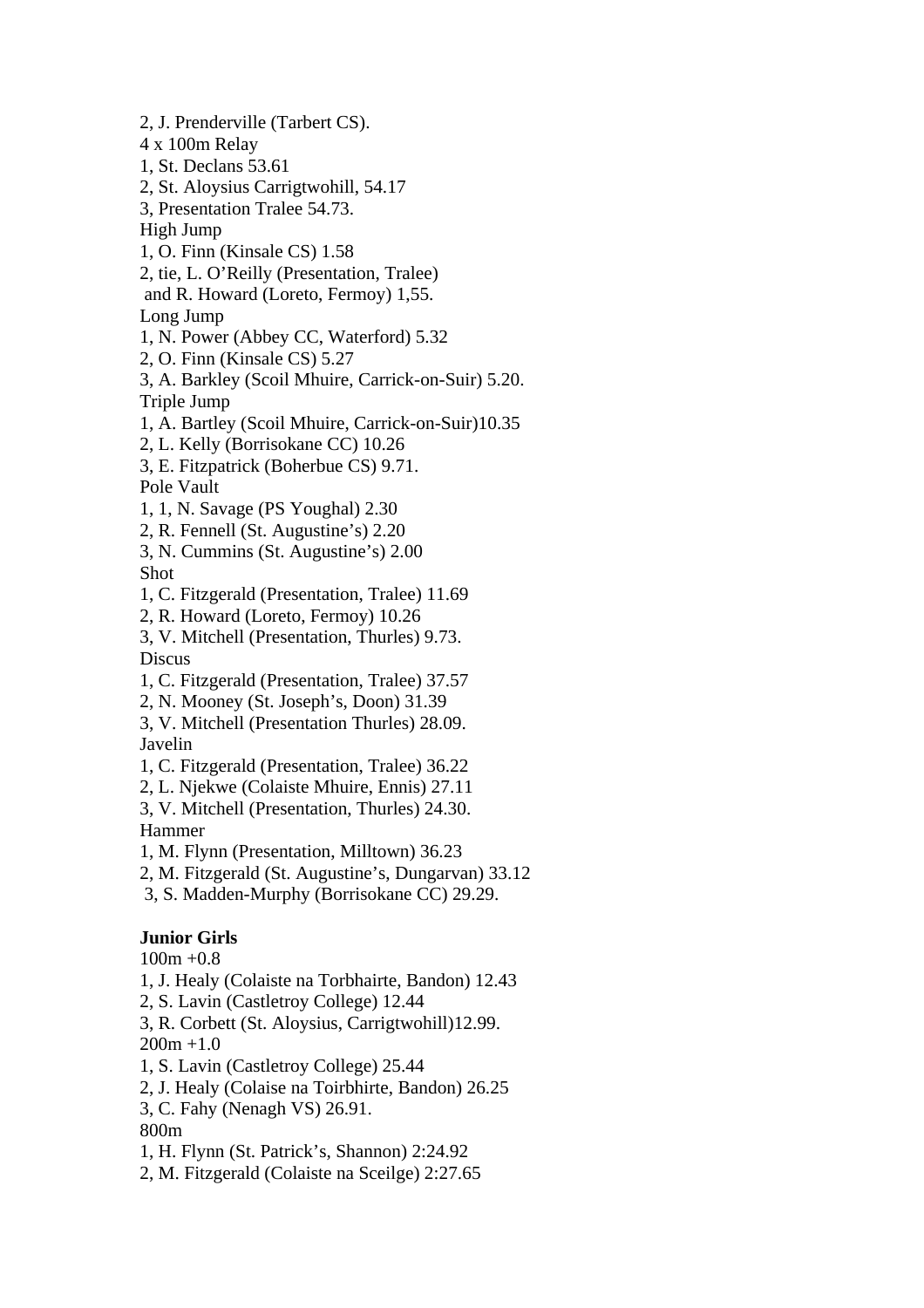3, L. Murphy (Crescent) 2:36.02. 1,500m 1, M. Fitzgerald (Colaiste na Sceilige, Caherciveen) 5:05.49 2, S. Ryan (Colaiste Chiarain, Croom) 5:07.98 3, O. Farmer (St. Mary's, Midleton) 5:14.59. 75m Hurdles -2.8 1, J. Murphy (Mount Mercy, Cork) 12.41 2, C. Fahey (Nenagh VS) 12.52 3, O. O'Neill (Pallaskenry) 12.94. 3K Walk 1, E. Prenderville (Presentation, Dingle) 2, K. Veale (St. Augustine's, Dungarvan) 3, A. Murphy (SMGS, Blarney). 4 x 100m Relay 1, Crescent 53.57 2, Mount Mercy, Cork, 54.00 3, Presentation, Tralee 54.94. High Jump 1, J. Murphy (Mount Mercy, Cork) 1.50 2, C. Collins (Ard Scoil na nDeise, Dungarvan) 1.45 3, C. Fahy (Nenagh VS) 1,40. Long Jump 1, J. Murphy (Mount Mercy, Cork) 5.26 2, L. Houlihan (St. Augustine's, Dungarvan) 4.88 3, L. Daly (Kildysart CC)4.82. Triple Jump 1, L. Houlihan (St. Augustine's, Dungarvan) 9.75 2, L. Murphy (Crescent) 9.42 3, G. Copithorne (Bandon GS) 9.04. Pole Vault 1, L. Houlihan (St. Augustine's) 2.40 2, A. Fennell (St. Augustine's) 2.20. Shot 1, A. Sheehan (Pallaskenry) 11.53 2, T. Bradfield (Bandon GS) 9.65 3, B. Quinn (St. Mary's, Nenagh) 9.57. **Discus** 1, T. Bradfield (Bandon GS) 33.07 2, Z. Scanlon (Ard Scoil na nDeise, Dungarvan) 32.76 3, M. Moynihan (Castleisland CC) 30.70. Javelin 1, A. Sheehan (Pallaskenry) 34.00 2, M. Molynihan (Castleisland CC) 29.37 3, Z. Scanlon (Ard Scoil na nDeise, Dungarvan) 23.94. Hammer 1, K. Flynn (Presentation, Milltown) 36.89 2, S. Kelly (Borrisokane CC) 30:02 3, N. Murphy (Colaiste Choilm, Ballincollig) 24:32.